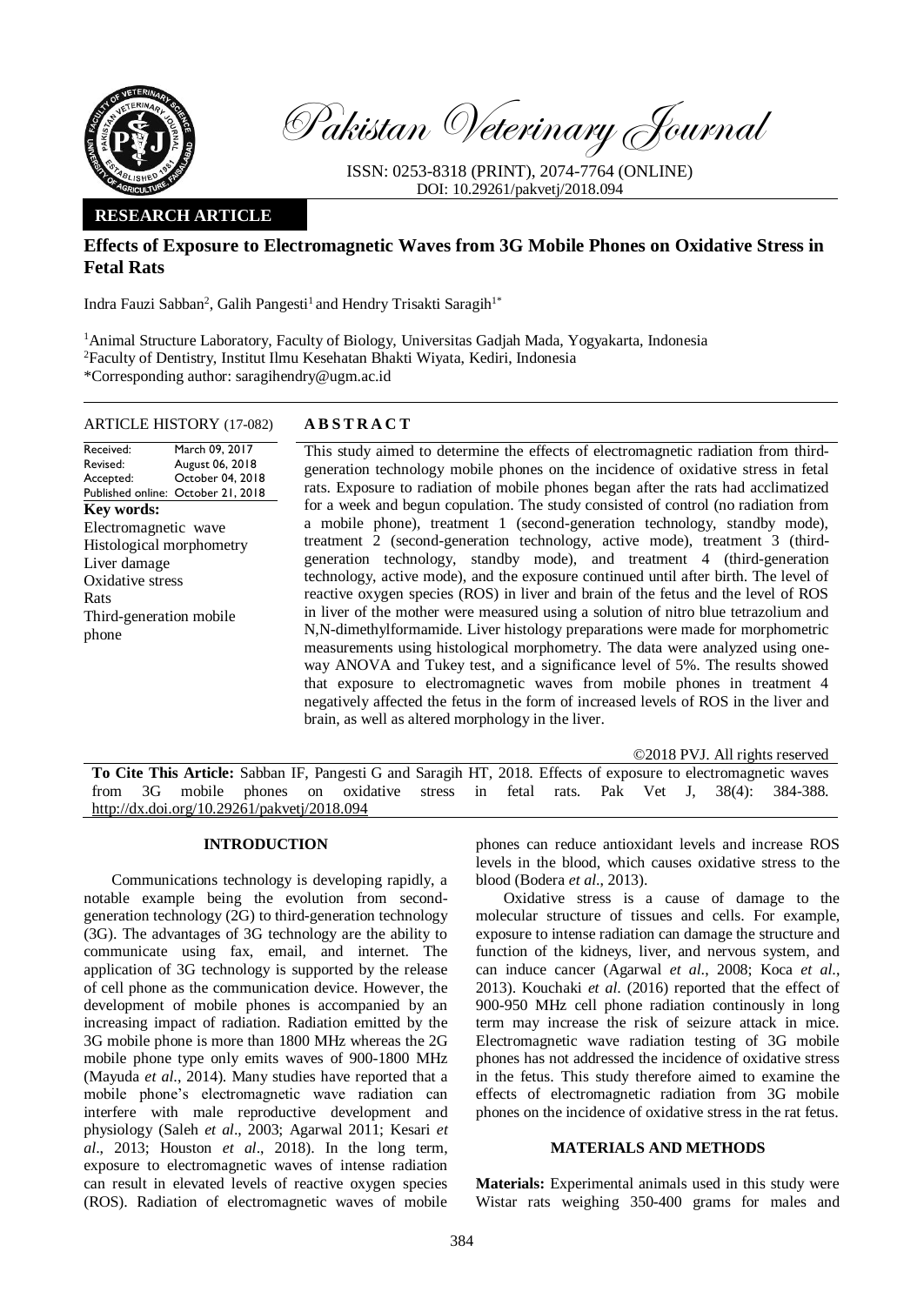females, kindly provided by the Faculty of Pharmacy, Universitas Gadjah Mada. The materials used were alcohol, distilled water, paraffin (Sigma-Aldrich, Saint Louis, US), hematoxylin-eosin (Sigma-Aldrich) for sample staining, nitro blue tetrazolium (NBT) solution 0.2% (Sigma-Aldrich) and N,N-dimethylformamide solution (Sigma-Aldrich). As sources of electromagnetic wave radiation, we used 2G and 3G mobile phones.

**Experimental design and radiation exposure treatment:** The rats were adapted in the Animal Physiology Laboratory of the Faculty of Biology, Gadjah Mada University for 7 days and grouped into 5 treatments, each treatment group in a single cage consisting of 5 females and 1 male rats. Weighing and acclimatization were conducted during the first week. In the second week, the animals began their radiation exposure treatment, with each group exposed to a different phone mode. A mobile phone was placed outside the cage, separated from the animals by mesh cage construction materials. The distance (10 cm) between the cage and the mobile phones' electromagnetic waves (875 MHz, 0.07 mW/cm<sup>2</sup>) may generate extracellular ROS by stimulating the activity of cell membrane-associated nicotinamide adenine dinucleotide (NADH) oxidase (Consales *et al*., 2012). The first treatment group was not exposed to cell phone radiation. The second group was exposed to radiation from a 2G mobile phone set to standby mode (mobile in the active state, in the absence of any telephone or short message service (SMS) activity); the third treatment group was exposed to radiation from a 2G phone set to active mode (mobile in the active state with both telephone and SMS activity); the fourth treatment group was exposed to radiation from a 3G phone set to standby mode (mobile is switched on, but without browsing activity or streaming video); and the fifth treatment group was exposed to radiation from a 3G mobile phone set to active mode (mobile in the active state with both browsing and video streaming activity). Each treatment group was given the radiation exposure for 8 hours/day and the activity of each mobile phone was under human intervention.

During week 1 the weighing and acclimatization were conducted. In week 2, the radiation exposure process began when males were placed together with females, and pregnancy was confirmed using the vaginal smear method to determine day zero of pregnancy. Radiation exposure continued until after birth. Surgery was conducted on the maternal and fetal rats.

**Measurement of ROS:** We also measured the levels of ROS in the liver and brain of the fetus, and the liver of the mother, using a solution of NBT in N,Ndimethylformamide. First, the liver and brain of fetus were taken from every parent who gave birth. This was followed by removing the liver of the mother after she had given birth. Maternal liver, fetal liver, and fetal brain were ground with 10 drops of distilled water. Next,  $100 \mu l$  of ground tissue suspension was placed in a microtiter plate and  $100 \text{ µ}$   $0.2\%$  NBT was added. The mixture was incubated at room temperature for  $30$  min. A  $50$   $\mu$ l aliquot of the liquid was removed and mixed with 1 ml of N,Ndimethylformamide. After centrifugation at 10,000 rpm

for 2 min, the supernatant was used to measure the absorbance at  $620 \text{ nm}$  (OD<sub>620</sub>) using dimethylformamide as a blank (Ispir and Dorucu, 2005).

**Morphometry measurement:** Further histological preparations were conducted to measure the central venous diameter, sinusoid, and liver cells using histological morphometry. The histological samples were then photographed using 3.7 AmScop with 10x magnification. The diameters of histological preparations were then measured using raster image 3 (Bhadoria *et al*., 2015).

**Statistical analysis:** Experimental data were expressed as means and standard errors. The data were analyzed using one-way ANOVA and Tukey-test at a significance level of 5% in SPSS 13.0 software (SPSS, 2006).

#### **RESULTS**

There were differences in NBT activity in fetal liver and brain, as well as in maternal liver, between treatments, as presented in Table 1. According to the results obtained from the NBT spectrophotometer test in Table 1, oxidative radical production in fetal liver and brain were highest in treatment 5 (3G active; 1.54±0.004 and 0.158±0.010, respectively), which was also the case for maternal liver  $(1.74 \pm 0.057)$ , while the controls that were not exposed to mobile phone electromagnetic wave radiation had the lowest NBT activity in fetal liver and brain  $(0.016 \pm 0.003$  and  $0.057 \pm 0.007)$ ; for maternal liver the value was 0.05±0.001. Therefore, it can be concluded that exposure to electromagnetic waves from active mode 3G mobile phones has an impact on oxidative stress in the liver and brain of the fetus as well as in the liver of the mother. This is consistent with the results of liver tissue morphometry, measured using a histomorphological method as shown in Table 2.

**Table 1:** Effects of mobile phone radiation in fetal liver, fetal brain, and maternal liver (OD<sub>620</sub>)

| Treatment  | Mean±SE                        |                                |                               |  |  |
|------------|--------------------------------|--------------------------------|-------------------------------|--|--|
|            | Fetal liver                    | Fetal brain                    | Maternal liver                |  |  |
| Control    | $0.016 \pm 0.003$ <sup>a</sup> | $0.057 \pm 0.007$ <sup>a</sup> | $0.05 \pm 0.001$ <sup>a</sup> |  |  |
| 2G Standby | $0.065 \pm 0.02$ <sup>c</sup>  | $0.064 \pm 0.007$ <sup>a</sup> | $0.13 \pm 0.026^b$            |  |  |
| 2G Active  | $0.11 \pm 0.02^b$              | $0.071 \pm 0.007$ <sup>a</sup> | $0.22 \pm 0.019$ <sup>c</sup> |  |  |
| 3G Standby | $0.15 \pm 0.01^b$              | $0.114 \pm 0.015^b$            | $0.42 \pm 0.05$ <sup>d</sup>  |  |  |
| 3G Active  | $1.54 \pm 0.004$ <sup>d</sup>  | $0.158 \pm 0.010$ <sup>c</sup> | $1.74 \pm 0.057$ <sup>e</sup> |  |  |

Note: Each value represents the mean±SE of five replicates per treatment. (2G) Second Generation Handheld Phone, (3G) Mobile Phones Third Generation. Different letters in columns indicate significance (P<0.05).

Fetal liver histomorphological analysis (Table 2) revealed a difference between the control group, where the length of the central venous diameter was 17.92±0.98 μm and the 3G active-mode treatment group, where the length was 30.83±0.91 μm. In addition, the diameter of the hepatocytes was higher in the control group  $(17.03\pm0.78 \mu m)$  than in the 3G active-mode treatment group  $(7.03\pm0.12 \mu m)$ . Fetal liver sections also revealed that there is damage at the cellular level due to electromagnetic wave radiation exposure from 3G mobile phones in active mode (Fig. 1). The histomorphological analysis of maternal liver and sections showed the same trend with the fetal liver results (Table 3 and Fig. 2).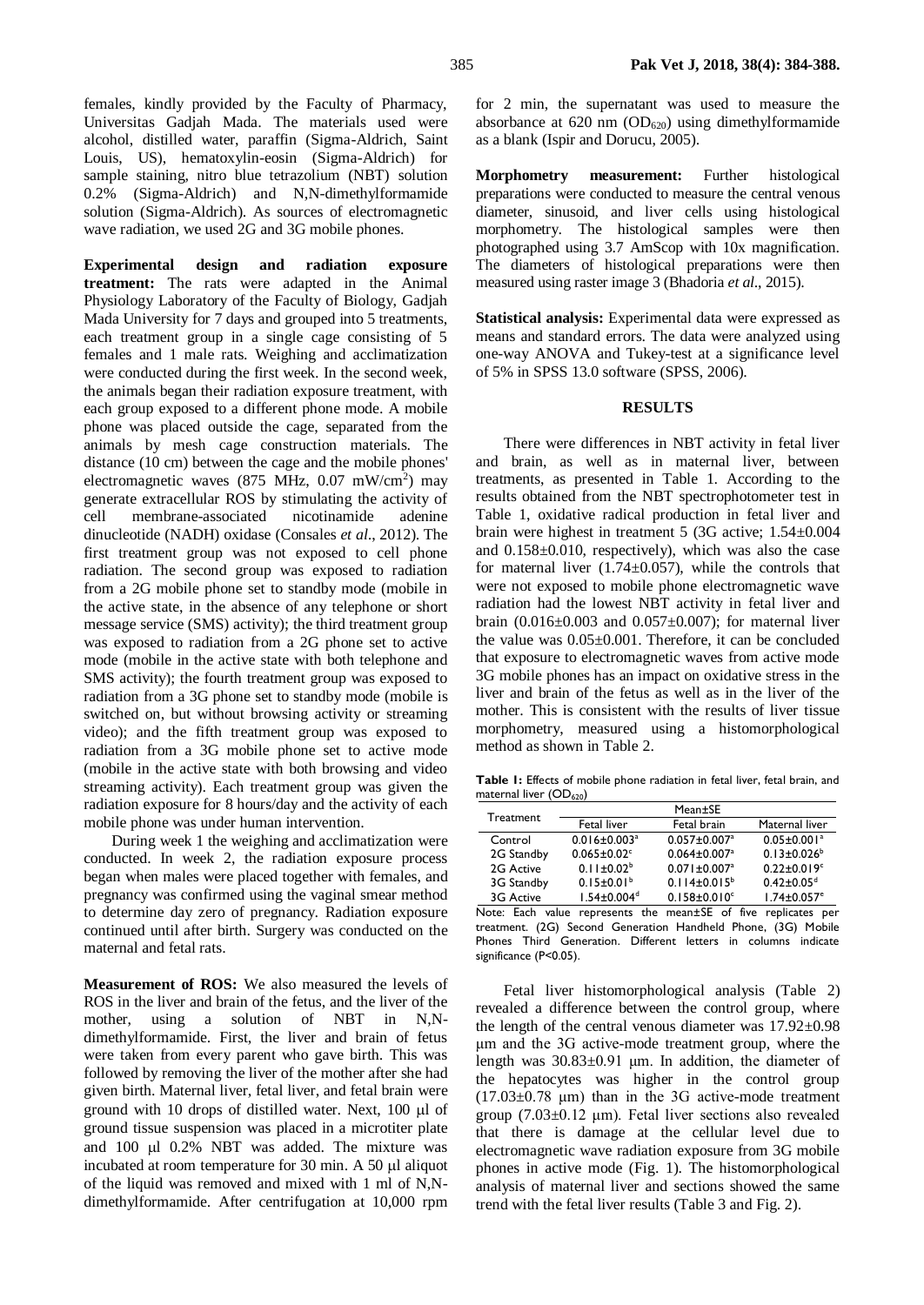#### **DISCUSSION**

Currently, mobile phone network has evolved into the third generation (3G), which has many features such as internet access that help human needs. However, the concomitant increase in mobile phone radiation may cause negative side effects. It was reported that the radiation emitted by a 3G mobile phone is more than 1800 MHz, whereas the 2G mobile phone type only emits waves of 900-1800 MHz (Mayuda *et al*., 2014). Some studies have shown that an increase in the production of ROS in rats is caused by electromagnetic radiation exposure from mobile phones (Ertilav *et al*., 2018; Jeong *et al*., 2018). The cell phone radiation range from 900 to 1800 MHz may increase the cell death program, the oxidative stress of mitochondrial and the entry of Ca2+ through TRPV1 action (Ertilav *et al*., 2018). Exposure to electromagnetic waves of mobile phones will stimulate an increase in nicotinamide adenine dinucleotide phosphate oxidase (NADPH oxidase), which is located on the plasma membrane; increased NADPH oxidase will produce superoxide by transferring electrons from NADPH into cells through the plasma membrane and also binds to oxygen molecules to generate superoxide. The increase of superoxide production may spontaneously configurate hydrogen peroxide, which will react with reactive oxygen to produce ROS (Desai *et al*., 2009). Li *et al*. (2015) reported that rats exposed to electromagnetic waves for 10 weeks showed increased levels of malondialdehyde (MDA). Furthermore, electromagnetic waves from mobile phones will affect the activation of glutathione peroxide (GSH-Px) and superoxide dismutase (SOD) in hepar and lien sera, which will increase oxidative stress. In addition, radiation from mobile phones also activates heat shock proteins; this results in inhibition of apoptosis, which causes damage to hepatocytes in mouse models (Aberumand *et al*., 2016; Ding *et al*., 2018; Li *et al*., 2018). In this research, we measured ROS production using the NBT assay. According to Ispir and Dorocu (2005), NBT activity may be used to measure radical oxidative production. This result was also supported by a

previous study by Muñoz *et al*. (2000), which stated that the NBT spectrophotometric assay may be used to demonstrate the production of anion superoxide  $(O_2)$ . The measurement of  $O_2$  is considered to be an accurate method for estimating the cell's capability to generate a respiratory burst.

Exposure of rats to electromagnetic waves for 30 min every day for a period of 3 months resulted in morphological changes in liver and pancreas (Meo *et al*., 2010). This was supported by Bhadoria *et al*. (2015), who found that damage to the structure of the liver can be observed by measuring the length of the diameter of the central vein, central venous short diameter, the length of diameter of hepatocyte cells, hepatocyte cell short diameter, length sinusoid diameter and short diameter sinusoid.

The earliest known and most studied mechanism of cell or tissue damage due to free radical attack is lipid peroxidation. Lipid peroxidation is most prevalent in cell membranes, and especially in unsaturated fatty acids, which are essential components of the plasma membrane (Gaschler and Stockwell, 2017). This peroxidation affects the fluidity of the membrane, as well as membrane structure and function. Free radicals can damage cells by damaging the plasma membrane. Damage to the plasma membrane can occur by means of free radicals that are covalently bonded to enzymes or receptors located in the plasma membrane, thus changing the activity of these membrane components. The increase of ROS levels in the body can cause damage to the structure and function of organs such as the kidney, retina, liver, and reproductive system, and can also impair embryo development (Agarwal *et al*., 2005). Cell phone radiation for 90 minutes each day for 30 days in BALB/c mice may increase the seizure attack (Kouchaki, *et al*., 2016).

The US Federal Communications Commission, as reported by Idayati (2011), has tested the radiation levels emitted by some mobile phones. The strength of mobile phone radiation is still defined as being within a safe limit, although research in this area continues to be developed to look at the safety of mobile phone mast radiation.

Table 2: Morphometry of rat fetal liver sites (µm) following exposure to electromagnetic waves from 2G and 3G mobile phones

|            | Parameter (mean±SE)           |                               |                               |                              |                               |                               |
|------------|-------------------------------|-------------------------------|-------------------------------|------------------------------|-------------------------------|-------------------------------|
| Treatment  | Central venous                | Central venous                | Diameter length               | Diameter                     | Diameter length               | Diameter short                |
|            | diameter length               | diameter short                | sinusoid                      | short sinusoid               | cells hepatocytes             | cells hepatocytes             |
| Control    | $17.92 \pm 0.98$ <sup>a</sup> | $11.82 \pm 0.97$ <sup>a</sup> | $17.42 \pm 0.40^a$            | $2.19 \pm 0.33$ <sup>a</sup> | $17.03 \pm 0.78$ <sup>a</sup> | $11.54 \pm 0.32$ <sup>a</sup> |
| 2G Standby | $21.59 + 1.22^b$              | $19.47 + 0.27$ <sup>b</sup>   | 44.38±1.07°                   | $2.26 \pm 0.38$ <sup>a</sup> | $11.09 \pm 0.90^{\circ}$      | $9.92 \pm 0.71^{\circ}$       |
| 2G Active  | $25.48 \pm 0.45^{\circ}$      | $19.94 \pm 0.44^b$            | $44.98 \pm 1.39$ <sup>c</sup> | $0:43\pm4.53^{b}$            | $8.42 \pm 0.24$ <sup>c</sup>  | $7.35 \pm 0.35$ <sup>c</sup>  |
| 3G Standby | $27.87 \pm 0.68$ <sup>c</sup> | $21.83 \pm 0.59$ <sup>c</sup> | $55.89 \pm 1.42$ <sup>d</sup> | $5.07 \pm 0.41$ °            | $7.97 \pm 0.64$ <sup>d</sup>  | $6.32 \pm 0.35$ <sup>d</sup>  |
| 3G Active  | $30.83 \pm 0.91$ <sup>d</sup> | $22.92 \pm 0.90$ <sup>d</sup> | $59.21 \pm 1.28$ <sup>b</sup> | $7.04 \pm 0.44$ <sup>d</sup> | $7.03 \pm 0.12$ <sup>d</sup>  | $6\pm0.64$ <sup>d</sup>       |

Note: Each value represents the mean±SE of five replicates per treatment. (2G) Second generation handheld phone, (3G) third generation mobile phone. Different letters in columns indicate significance (P<0.05).

|  |  | Table 3: Morphometry of rat maternal liver sites $(\mu m)$ following exposure to electromagnetic waves from 2G and 3G mobile phones |  |  |  |
|--|--|-------------------------------------------------------------------------------------------------------------------------------------|--|--|--|
|--|--|-------------------------------------------------------------------------------------------------------------------------------------|--|--|--|

|                  | Parameter (mean±SE)           |                               |                               |                               |                               |                               |
|------------------|-------------------------------|-------------------------------|-------------------------------|-------------------------------|-------------------------------|-------------------------------|
| <b>Treatment</b> | Central venous                | Central venous                | Diameter length               | Diameter                      | Diameter length               | Diameter short                |
|                  | diameter length               | diameter short                | sinusoid                      | short sinusoid                | cells hepatocytes             | cells hepatocytes             |
| Control          | $19.06 \pm 0.05$ <sup>e</sup> | $17.02 \pm 0.01$ <sup>d</sup> | $53.18 \pm 0.40$ <sup>e</sup> | $3.09 \pm 0.03$ <sup>e</sup>  | 20.98±0.08 <sup>d</sup>       | $17.01 \pm 0.02$ <sup>e</sup> |
| 2G Standby       | $22.59 \pm 0.22$ <sup>d</sup> | $20.05 \pm 0.07$ <sup>c</sup> | $62.12 \pm 0.01$ <sup>d</sup> | $5.81 \pm 0.01$ <sup>d</sup>  | $20.09 \pm 0.90$ <sup>d</sup> | $16.96 \pm 0.04^d$            |
| 2G Active        | 26.98±0.05c                   | $79.94 + 0.14$ °              | 74.08±0.61°                   | $7:05 \pm 0.04$ <sup>c</sup>  | $18.03 \pm 0.06$ <sup>c</sup> | $15.04 \pm 0.05$ <sup>c</sup> |
| 3G Standby       | $31.07 \pm 0.08^{\circ}$      | $34.03 \pm 0.99^{\circ}$      | $95.23 \pm 0.02^b$            | $9.07 \pm 0.15^b$             | $16.01 \pm 0.02^b$            | $14.01 \pm 0.08^{\circ}$      |
| 3G Active        | $38.83 \pm 0.01^a$            | $39.72 \pm 0.21$ <sup>a</sup> | $122.01 \pm 0.08^a$           | $12.04 \pm 0.31$ <sup>a</sup> | $15.14 \pm 0.14$ <sup>a</sup> | $12.02 \pm 0.01$ <sup>a</sup> |

Note: Each value represents the mean±SE of five replicates per treatment. (2G) Second Generation Handheld Phone, (3G) Mobile Phones Third Generation. Different letters in columns indicate significance (P<0.05).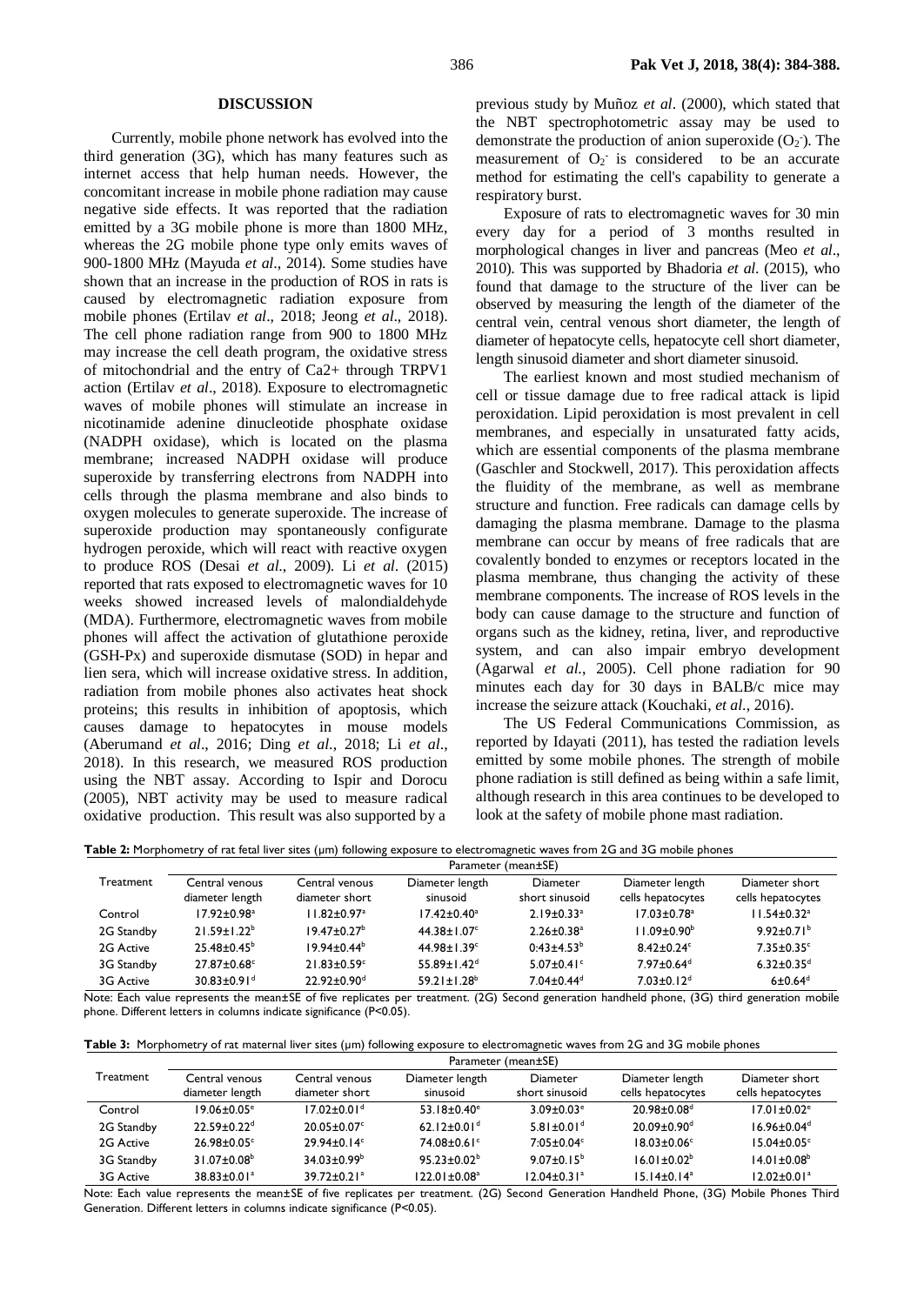

**Fig. 1:** Fetal liver histology visualized by hematoxylin-eosin staining. (A) Control without radiation. (B) Treatment with radiation from a 2G mobile phone in standby mode. (C) Treatment with radiation from a 2G mobile phone in active mode. (D) Treatment with radiation from a 3G mobile phone in standby mode. (E) Treatment with radiation from a 3G mobile phone in active mode. (VC) vein central, (H) hepatocytes, (S) sinusoid. Scale bars, 100 µm.



Fig. 2: Maternal liver histology visualized by hematoxylin-eosin staining. (A) Control without radiation. (B) Treatment with radiation from a 2G mobile phone in standby mode. (C) Treatment with radiation from a 2G mobile phone in active mode. (D) Treatment with radiation from a 3G mobile phone in standby mode. (E) Treatment with radiation from a 3G mobile phone in active mode. (VC) vein central, (H) hepatocytes, (S) sinusoid. Scale bars, 100 µm.

**Conclusions:** The results of this study concluded that electromagnetic wave radiation from active-mode 3G mobile phones can result in oxidative stress and damage at the cellular level in the rat maternal and fetus.

**Acknowledgements:** We acknowledge the directorate general of higher education (DIKTI), which has provided research funds from scholarships for Master Program Post Graduate Saintek 3T. The authors would like to thanks Elite scientific editing (www.elitescietificediting.co.uk) for the English language review.

**Authors contribution:** IFS and HTS designed the experiment, IFS and GP performed the experiment, IFS analyzed the data, while IFS and HTS wrote the manuscript. All author approved the final version of the manuscript.

## **REFERENCES**

Aberumand M, Mansouri E, Pourmotahari F, *et al*., 2016. Biochemical and histological effects of mobile phone radiation on enzyme and tissue of mice. Res J Pharmaceut Biol Chem Sci 7:1962-71.

Agarwal A, 2011. Cell phones and their impact on male fertility: fact or fiction. Open Reprod Sci J 3:125-13.